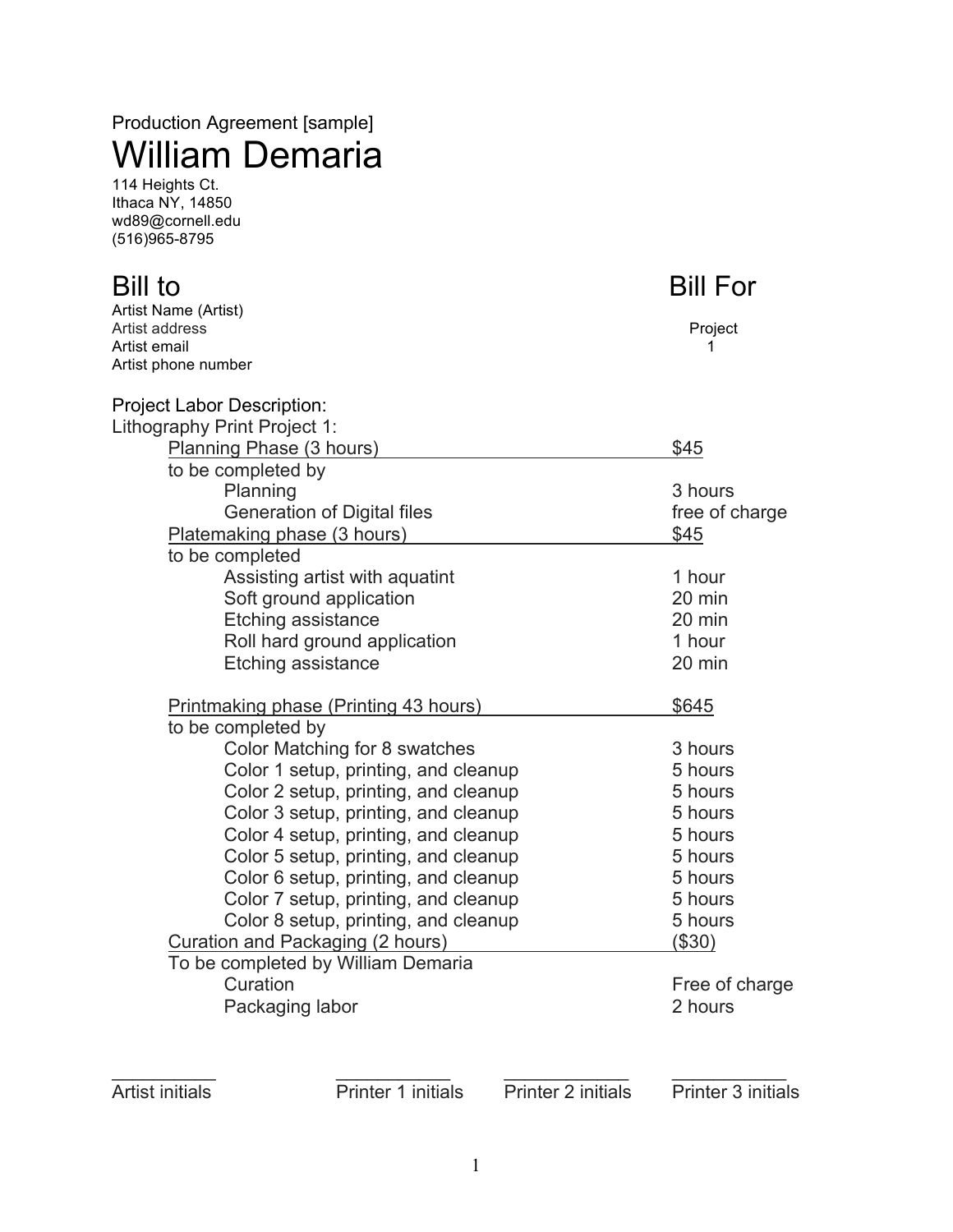Initialing to this Portion of the production agreement indicates that all parties involved have read over this portion of the production agreement and agree to the planning and division of labor laid out in this section of the production agreement. Hours may vary depending on changes requested by the artist at a future date. All effected parties will be consulted about changes requested by the artist following the initial production agreement before the change is finalized.

#### Production Calendar

| ו <i>י</i> סע. <mark>ו וווויכו ו, ו וווויכו ב, ו</mark><br>Sunday | Monday                        | Tuesday                       | Wednesday                              | Thursday                              | Friday                                   | Saturday                      |
|-------------------------------------------------------------------|-------------------------------|-------------------------------|----------------------------------------|---------------------------------------|------------------------------------------|-------------------------------|
|                                                                   |                               | 1 Planning                    | 2 Planning                             | 3 Planning                            | 4 Planning                               | 5 Planning                    |
| 6 Planning                                                        | 7 Planning                    | 8 Plate<br><b>Development</b> | $9$ Plate<br><b>Development</b>        | 10 Plate<br><b>Development</b>        | 11<br>Plate<br><b>Development</b>        | 12<br><b>Studio</b><br>closed |
| 13<br><b>Studio</b><br>closed                                     | 14<br><b>Studio</b><br>closed | 15<br><b>Studio</b><br>closed | 16<br>Color 1 print<br>color 2 print   | 17<br><b>Color 2 &amp; 3</b><br>print | 18<br>Color 4&5 print<br>Color 6&7 print | 19<br>Color 8 print           |
| 20<br><b>Drying</b>                                               | 21<br><b>Drying</b>           | 22<br><b>Drying</b>           | 23<br><b>Curating and</b><br>packaging | 24                                    | 25                                       | 26                            |
| 27                                                                | 28                            | 29                            | 30                                     | 31                                    | 1                                        | $\overline{2}$                |

## Key: Printer1, Printer2, Printer3

Artist initials Printer 1 initials Printer 2 initials Printer 3 initials

Initialing to this Portion of the production agreement indicates that all parties involved have read over this portion of the production agreement and agree to the planning and division of labor laid out in this section of the production agreement. Hours may vary depending on changes requested by the artist at a future date. All effected parties will be consulted about changes requested by the artist following the initial production agreement before the change is finalized.

 $\overline{\phantom{a}}$  , and the contribution of  $\overline{\phantom{a}}$  , and  $\overline{\phantom{a}}$  , and  $\overline{\phantom{a}}$  , and  $\overline{\phantom{a}}$  , and  $\overline{\phantom{a}}$ 

| <b>Project Material Description:</b>                         |          |
|--------------------------------------------------------------|----------|
| Image size: 18/24                                            |          |
| <b>Platemaking Phase</b>                                     | \$75     |
| 1 18by24 plate                                               | \$75     |
| Printmaking phase                                            | TBD      |
| Ink will be purchase depending on colors requested by artist |          |
| Paper                                                        | \$112.80 |
| Sommerset Satin 22/30 Sheet (24 sheets)                      | \$112.80 |

Artist initials Printer 1 initials Printer 2 initials Printer 3 initials Initialing to this Portion of the production agreement indicates that all parties involved have read over this portion of the production agreement and agree to the materials determined to be necessary for purchase in this section of the production agreement.

 $\overline{\phantom{a}}$  , and the contribution of  $\overline{\phantom{a}}$  , and  $\overline{\phantom{a}}$  , and  $\overline{\phantom{a}}$  , and  $\overline{\phantom{a}}$  , and  $\overline{\phantom{a}}$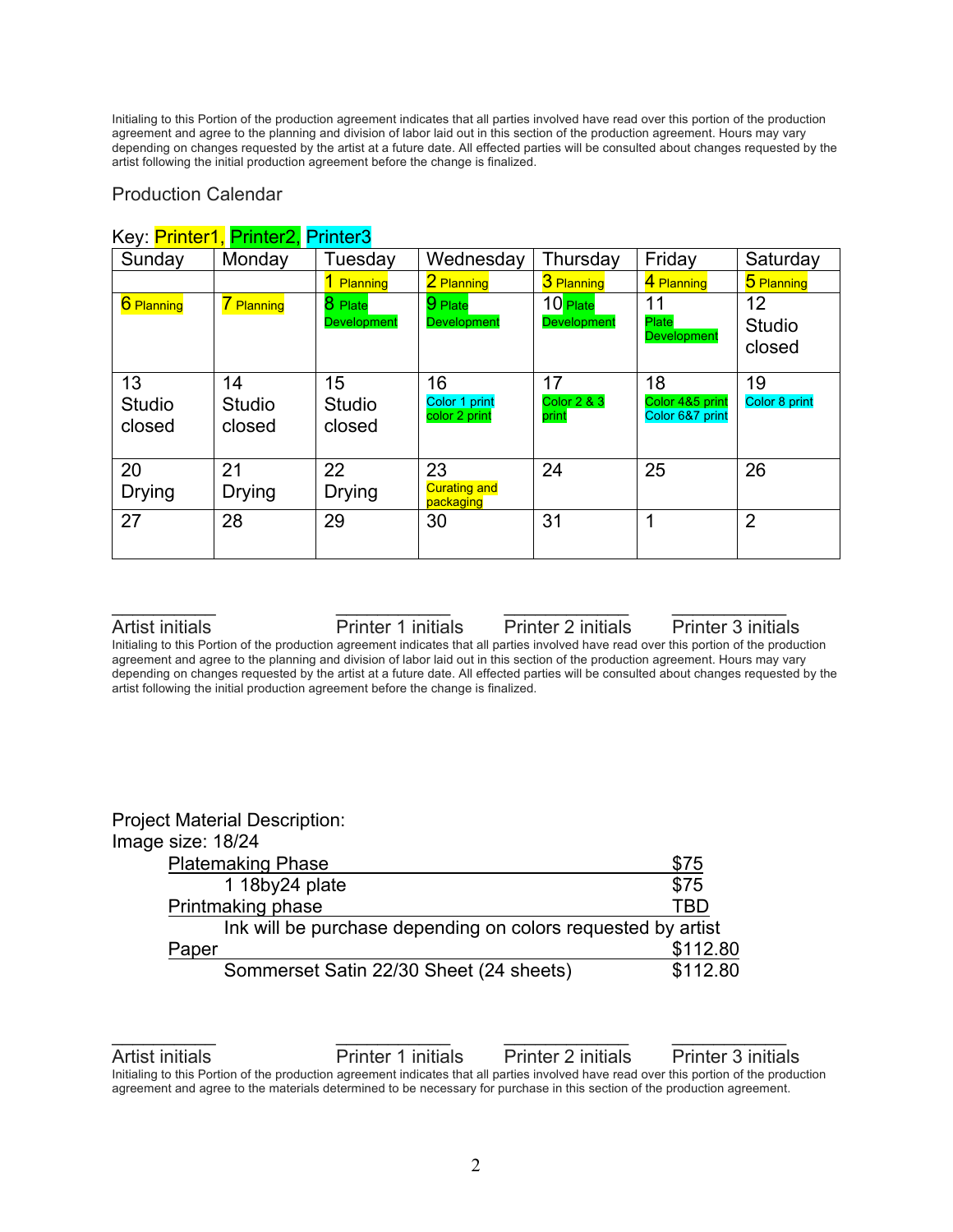Materials may vary depending on changes requested by the artist at a future date. All effected parties will be consulted about changes requested by the artist following the initial production agreement before the change is finalized.

Labor Subtotal: 765 Material Subtotal: 187.8 Total: 952.8

Payment for materials will be received before the projects begin. Approval for expenses exceeding the proposed budget will be obtained before additional purchases are made.

------

Payment for the labor of each phase of the proposed project is to be received within 5 days of the completion of each phase. Work on the next phase of the project will not begin until money for the previous phase is received.

The estimated 24 prints payed for by the artist as designated in this proposal are the property of the artist. The printing matrix is the property of the artist and will not be intentionally modified or erased without the artist permission. The artist certifies that all the artwork directed to be produced is the intellectual property of the artist. All prints produced according to this contract are the property of the artist. The artist releases the printer from any responsibility due to the unintentional damage of the artist's property during the printing or shipping process.

Each printer shall have the right to pull a single printer proof at the printer's material expense for personal record keeping purposes. These prints will not appear on the market.

If you have any questions concerning this invoice, contact William Demaria, (516)965- 8795, wd89@cornell.edu

 $\overline{\phantom{a}}$  , and the contract of the contract of the contract of the contract of the contract of the contract of the contract of the contract of the contract of the contract of the contract of the contract of the contrac Artist Signature **Printer 1 Signature** Printer 1 Signature

> $\overline{\phantom{a}}$  , which is a set of the set of the set of the set of the set of the set of the set of the set of the set of the set of the set of the set of the set of the set of the set of the set of the set of the set of th Printer 2 Signature

> $\overline{\phantom{a}}$  , which is a set of the set of the set of the set of the set of the set of the set of the set of the set of the set of the set of the set of the set of the set of the set of the set of the set of the set of th Printer 3 Signature